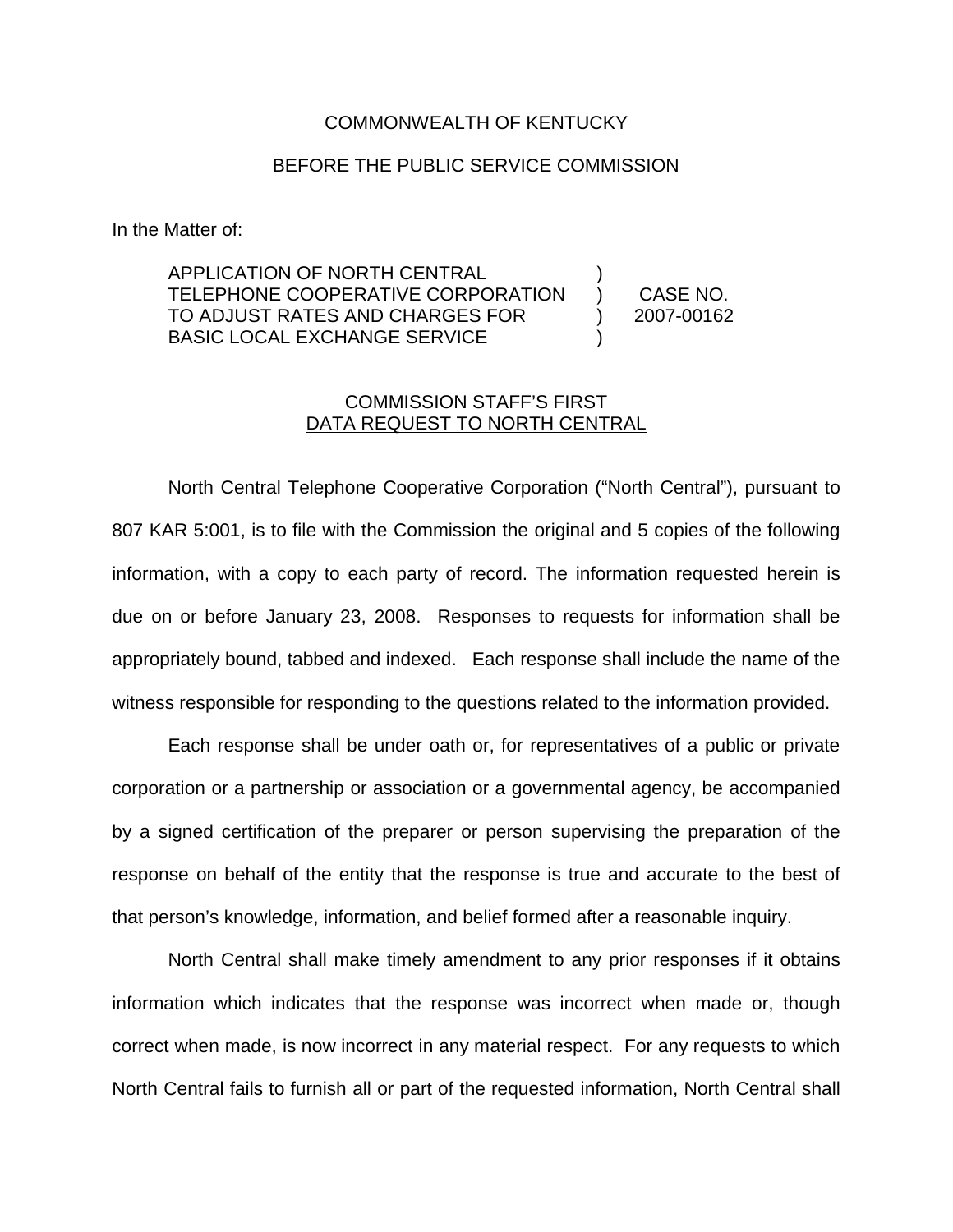provide a written explanation of the specific grounds for its failure to completely and precisely respond.

Careful attention should be given to copied material to ensure that it is legible. When the requested information has been previously provided in this proceeding in the requested format, reference may be made to the specific location of that information in responding to this request. When applicable, the requested information shall be separately provided for total company operations and jurisdictional operations.

1. Provide an outline of the specific timeline for the integration of voice services over the copper-fiber network after completion of the construction project, as outlined in Case No.  $2007-00432$ .<sup>1</sup> If no specific timeline is available, provide an estimate to the best of your ability and knowledge.

2. Refer to Exhibit 6 of the application, the Prefiled Direct Testimony of F. Thomas Rowland, pp. 9-10. Mr. Rowland refers to the operational advantages of the hybrid copper-fiber network, as related to the provision of broadband services.

a. In detail, describe the specific financial savings North Central expects to realize on maintenance costs to voice services after the deployment of the fiber network.

b. Outline savings for a 3-year period after the fiber network has been deployed for use within the Kentucky service area.

3. Outline all expected operational advantages to voice customers in the Kentucky service area once the copper-fiber network is deployed for use.

<sup>1</sup> Case No. 2007-00432, Application of North Central Telephone Cooperative Corporation for a Certificate of Public Convenience and Necessity for the Construction of Fiber Optic Cable in Allen County, Kentucky.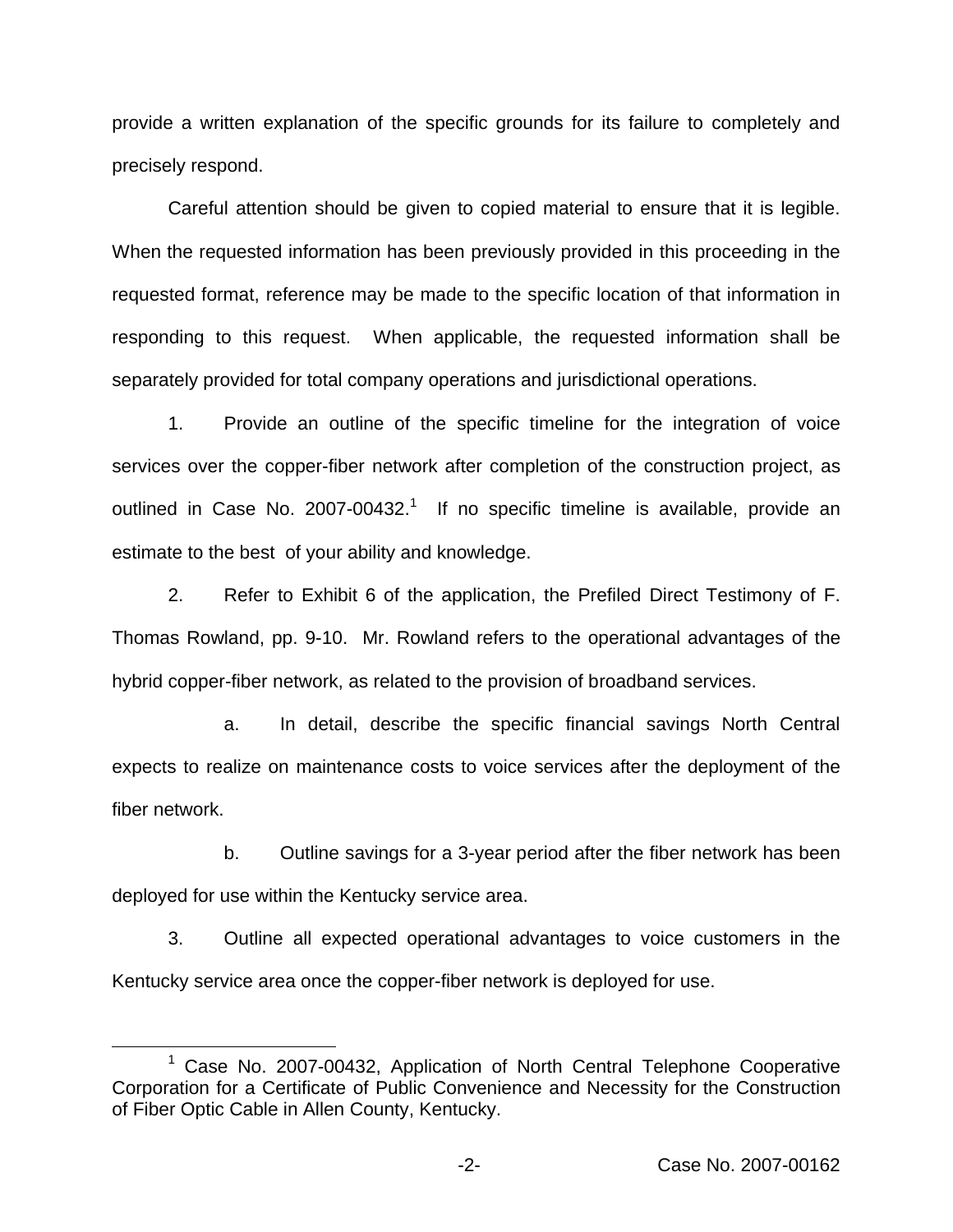4. Refer to Exhibit 6 of the application, the Prefiled Direct Testimony of F. Thomas Rowland, p. 12. Mr. Rowland states that in January 2007, North Central increased rates for non-basic services, including custom-calling and directory listing services.

a. State, in detail, all increases employed by North Central for nonbasic services between 2005 through the date of this data request.

b. For each non-basic service, state the previous charge for the service and the new, increased charge.

5. Provide North Central's equity management plan.

a. Indicate when the current plan was adopted and identify any changes made in the plan since the year utilized as the test year in North Central's last rate case.

b. Provide a 5-year analysis of the amount of capital credits refunded to members under the plan and indicate the amounts related to general retirements and special retirements (i.e., estates of deceased patrons).

6. Refer to Exhibit 8 of the application, the Prefiled Direct Testimony of Thomas M. Strait, pp. 9, 11, and 12. Mr. Strait states that the Rural Utilities Service ("RUS") directed North Central to maintain a minimum Times Interest Earned Ratio ("TIER") of 1.0 through December 31, 2007 and a minimum TIER of at least 1.42 thereafter. Outline, in detail, the exact revenue increase North Central would need, as derived from charges for basic services, in order to reach the 1.42 TIER after December 31, 2007.

-3- Case No. 2007-00162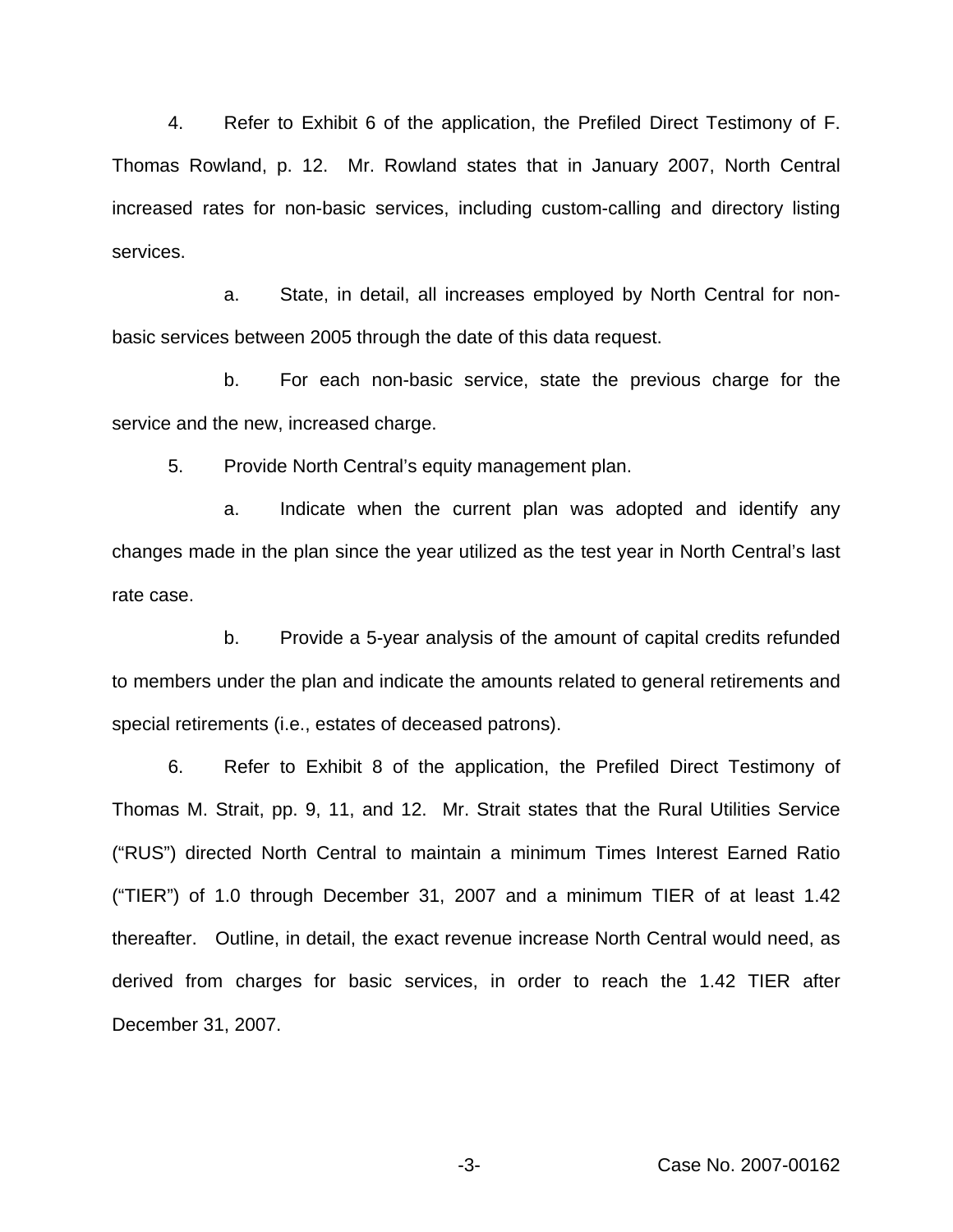7. Provide North Central's TIER and debt service coverage ratio, as calculated by RUS, for the test year and the 5 preceding calendar years. Include the data used to calculate each ratio.

8. Provide a TIER calculation for the test period with the proposed rate increase and a TIER calculation for the test period without the proposed rate increase.

9. Exhibit 22 of the application projects that the annual revenue of the proposed rate increase will be \$217,128. Provide the projected annual revenue derived from North Central's Tennessee customers based on the proposed rate increase.

10. Provide financial statements for the test period (2006) in the same format as Exhibit 5. Provide the data in Excel spreadsheet format.

11. Provide an updated Exhibit 10 with actual results for the periods up to December 2007, if available, and provide budgeted amounts through the end of year 2008. Provide the data in Microsoft Excel 97-2003 spreadsheet format.

12. Did any of the prefiled testimony account for the increase in rates of nonbasic services that have been implemented in 2007? Provide updates if necessary.

13. Identify any other rate or revenue increases that have happened in the test period or in 2007, such as interstate access rates or universal fund disbursements.

14. Identify the company's Annual Universal Fund support in the test period. Identify the account wherein this fund support is booked.

15. Provide, in comparative form, a detailed income statement, a statement of cash flows, and a balance sheet for the test year and the 12-month period immediately preceding the test year.

-4- Case No. 2007-00162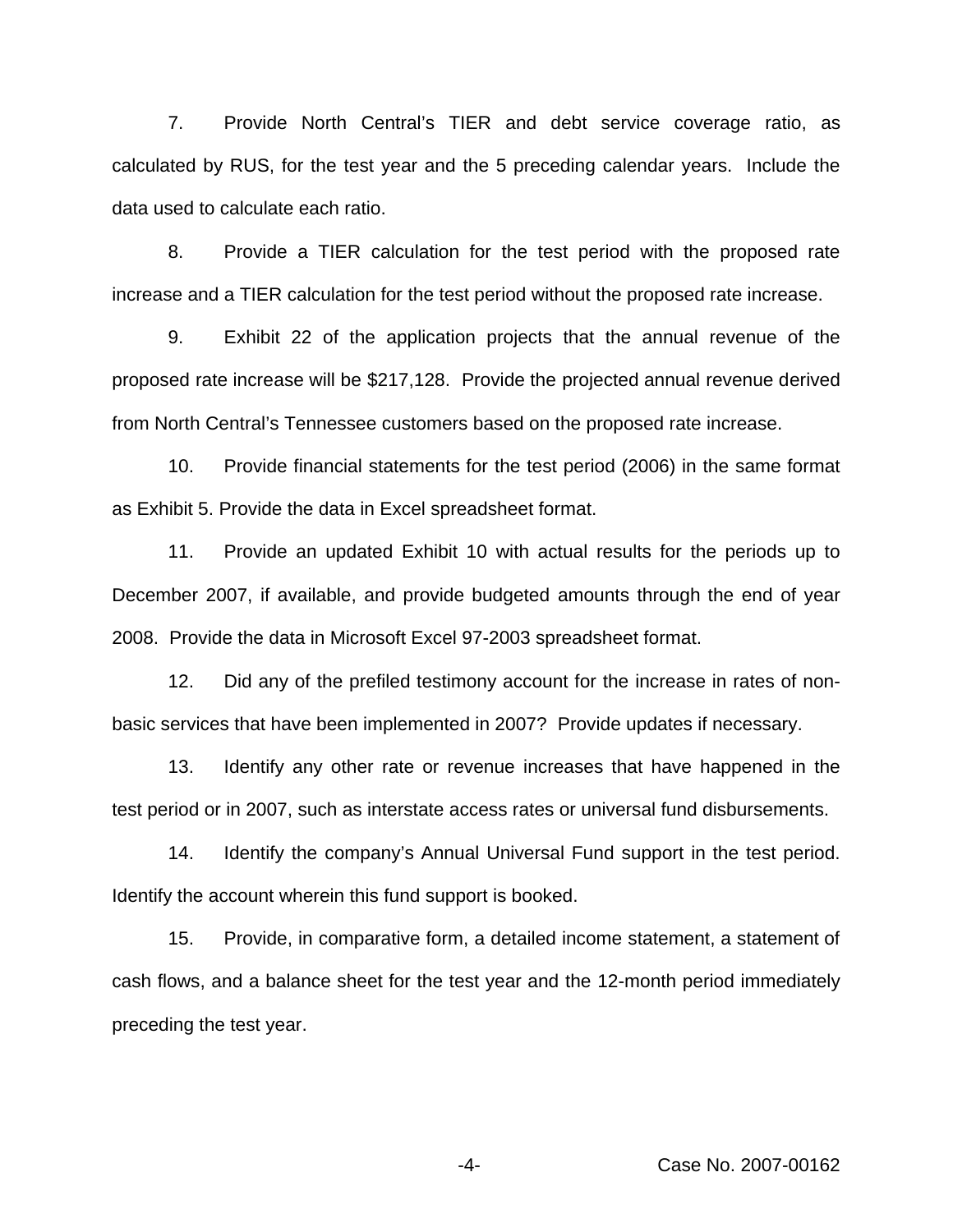16. Provide North Central's rate of return on net investment rate base for the test year and 5 preceding calendar years. Include the data used to calculate each return.

17. Provide a list of depreciation expenses. List each account, the balance at the end of the test year, the depreciation rate, and the annual depreciation.

18. Are the depreciation rates reflected in this filing identical to those most recently approved by the Commission?

a. If yes, identify the case in which they were approved.

b. If no, provide the depreciation study that supports the rates reflected in this filing.

19. Provide separate schedules for the test year and the year preceding the test year, including the following information regarding North Central's investments in subsidiaries and joint ventures:

a. Name of subsidiary or joint venture.

b. Date of initial investment.

c. Amount and type of investment.

d. Balance sheet and income statement. Where only internal statements are prepared, furnish copies of these.

e. Names of officers of each of the subsidiaries or joint ventures, each officer's annual compensation, and the portion of the compensation charged to the subsidiary or joint venture. Indicate the position that each officer holds with North Central and the compensation received from North Central.